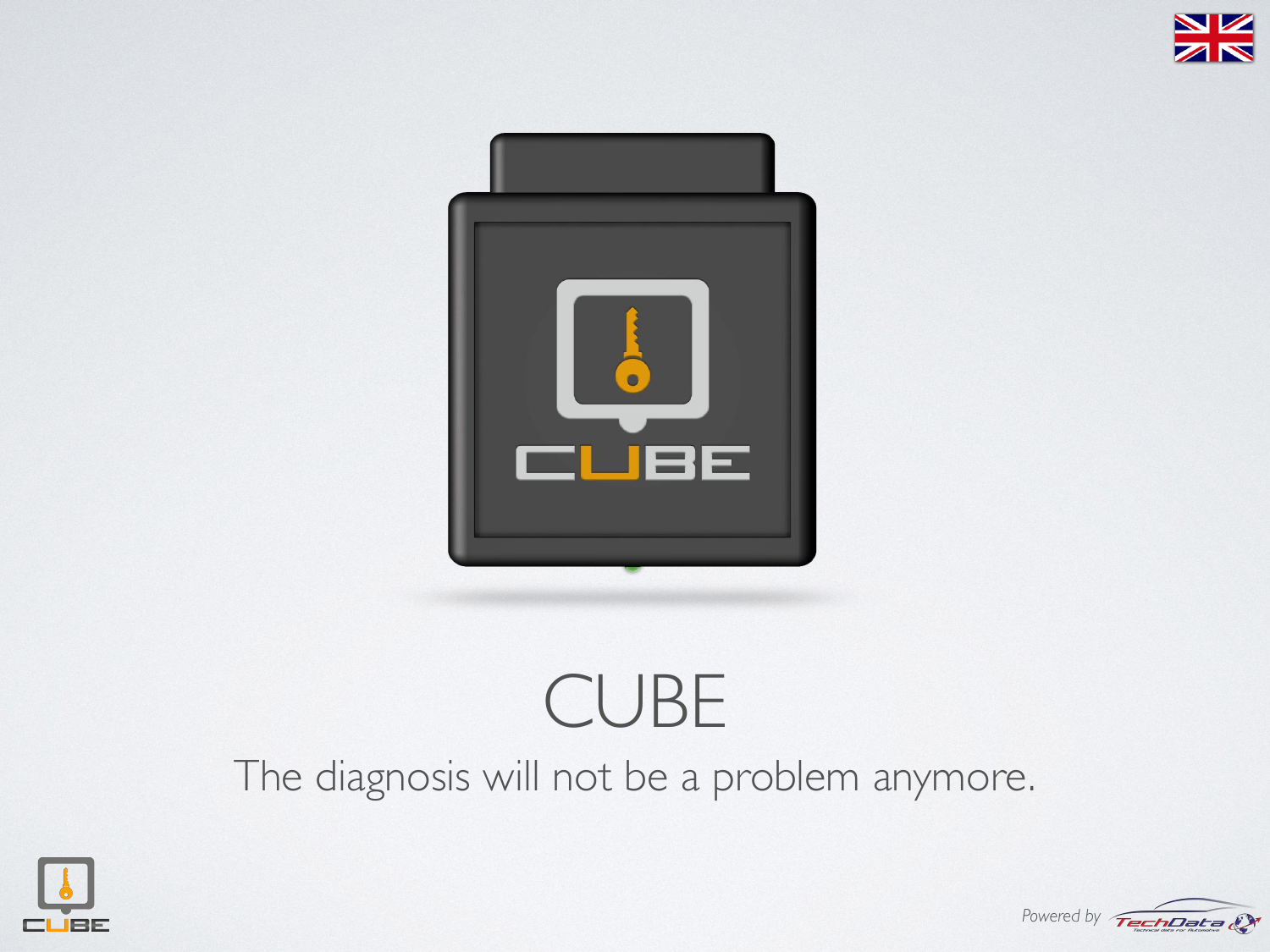## CYBER SECURITY IN THE FCA GROUP



FCA recently installed the **SGW** (**S**ecure **G**ate**W**ay) control unit in the major models, a system that intercepts and filters all the vehicle input and output communications.

This module acts like an actual firewall, managing various communications between the car's electronic system and an external one, like any diagnostic tool.

This turns into a very high security standard for vehicles, which are so immune to any hacker "attack".

In the same way there are major problems for all car repairers, who **can no longer use their diagnostic tools** because they are not "compatible" with the new SGW control unit.

The access to the module, in fact, is granted only for original FCA tools.



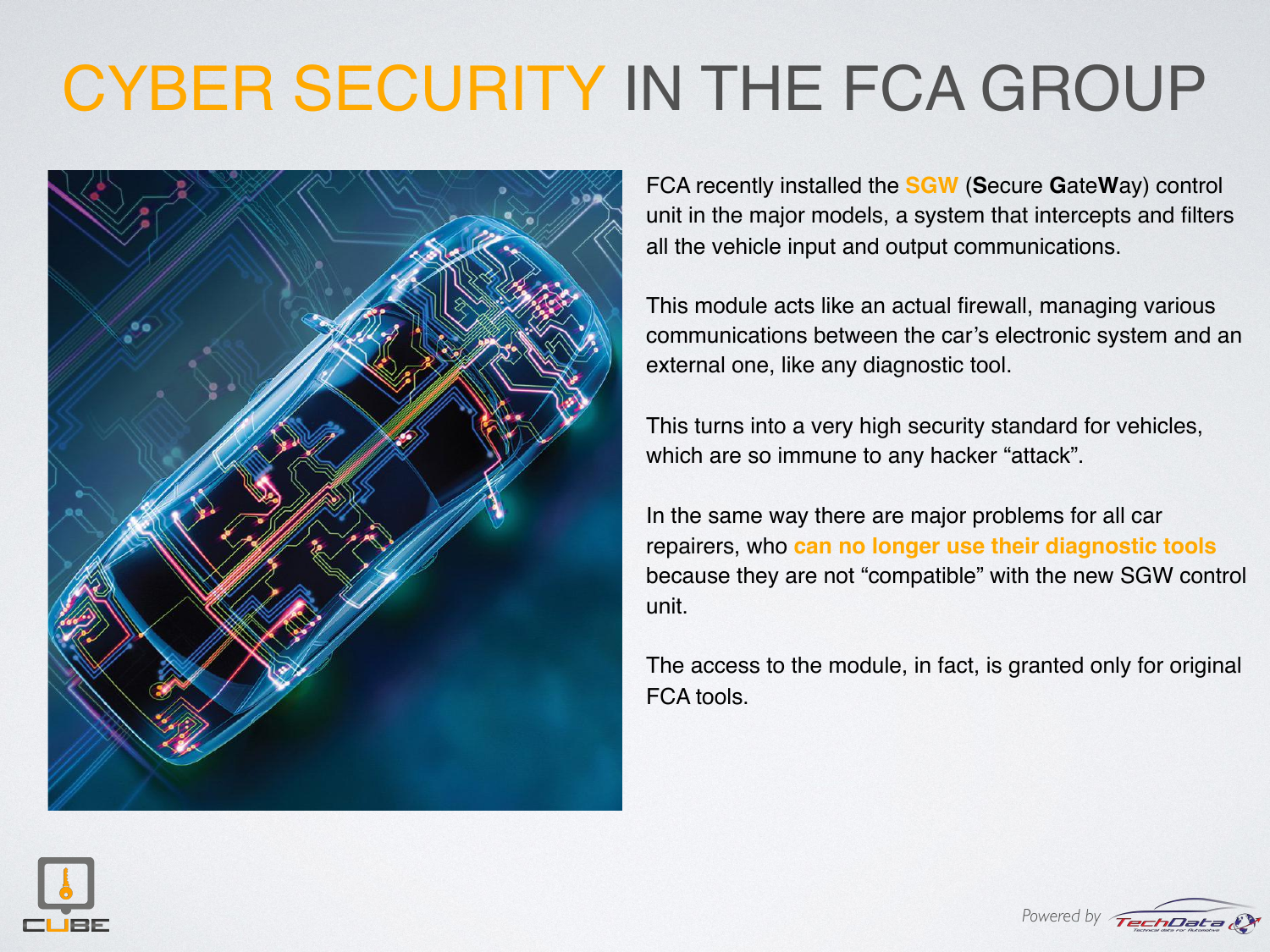## AND RIGHT HERE CUBE COMES INTO PLAY

**Cube** is the new module developed by TechData, that **allows any diagnostic tool to work properly on every vehicle of the FCA group.**

Its functioning is very simple, you can just connect it to the SGW control unit and it does the rest.

You can then connect your diagnostic tool and **work like you always have.**

Moreover, you can leave **Cube** connected while the car is running, which is fundamental to perform all the procedures and road tests needed for a proper vehicle repair.

Lastly, together with **Cube** is issued a digital manual with detailed illustrations about the location of the SGW control unit for all vehicles.